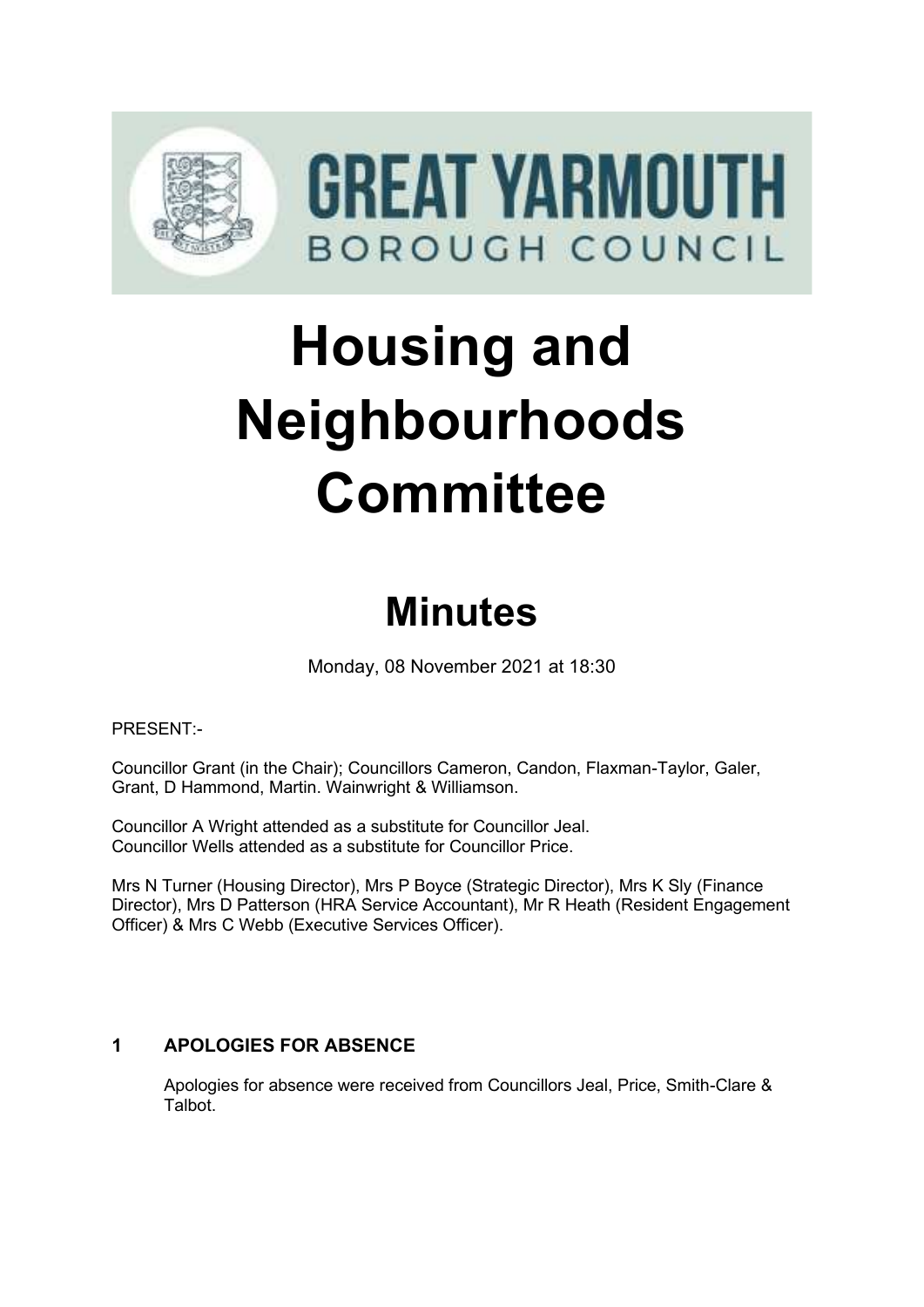# **2 DECLARATIONS OF INTEREST** 2

There were no declarations of interest given at the meeting.

#### **3 MINUTES** 3

The minutes of the meeting held on 23 September 2021 were confirmed.

#### **4 MATTERS ARISING** 4

There were no matters arising from the above minutes which were not covered elsewhere on the agenda.

## **5 CHAIRMAN'S ANNOUNCEMENTS** 5

The Chairman was pleased to advise Members that the Council had successfully bid for £858,000 to support a number of improvements to the leisure and recreational facilities on the Middlegate Estate.

The funding, from the Department of Levelling Up, Housing & Communities Estate Regeneration Fund will allow the Council to :

(i) Remove the Multi-Use games Area (MUGA) and create a private and secure garden only available for residents in the surrounding homes. An extension of this garden is proposed by consulting the residents of homes on the first and second floors who have private gardens adjacent to the MUGA which are currently fenced off and many residents struggle to maintain them as they have no direct access to the gardens from their homes. As part of the works, a number of accesses to this new, private garden will be secured so only adjacent residents can use this area, removing an existing rat run. These works will benefit the residents of 107 homes.

(ii) Removal and upgrade of three play areas (Clarendon North, Clarendon South and Dorset Close). Existing hard safety surfaces will be replaced with grass surfacing. One play area will provide a bespoke, accessible play area.

(iii) Installation of a physical activity course in the public realm, this will include a mixture of Parkour (low level only) equipment and outdoor gym equipment promoting movement through the estate and linking to other recreational facilities beyond the estate, the exact location is yet to be determined; and

(iv) Resident engagement will inform the choice of play equipment including a design competition of the accessible play area. The theme for this is herring fishing.

The funding available needs to be spent by 31 March 2022. The wider work on exploring the viability of regenerating the estate is continuing with a report expected to be considered by the Middlegate Member Working Group and this Committee, in the New Year.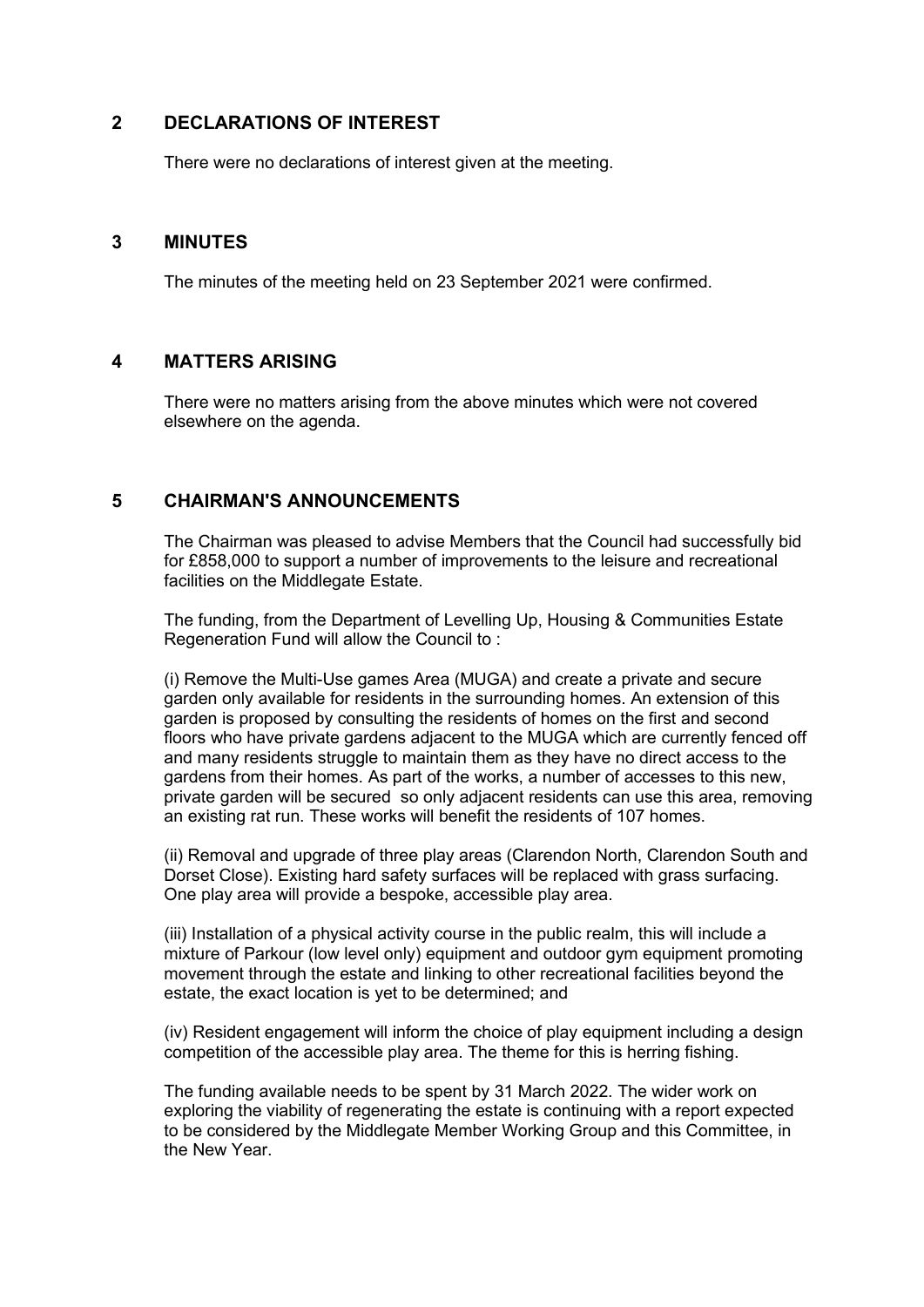# **6 FORWARD PLAN** 6

The Committee received and considered the Forward Plan.

The Committee requested that the following additions to the Forward Plan:-

- (i) Selective licensing update and next steps
- (ii) De-carbonisation of council housing stock

(iii) GYN maintenance of housing stock including complaints handling and repairs

(iv) Review of sheltered accommodation; and

(v) Integrated Care System (ICS) – proposed Health & Well-being Partnership Governance 2022/23.

RESOLVED:-

That the Committee note the Forward Plan with the additional items agreed at the meeting.

# **7 HRA PERIOD 6 BUDGET MONITORING REPORT** 7

The Committee received and considered the report from the HRA Service Accountant

The HRA Service Accountant reported that the HRA currently shows a revised 21/22 forecast deficit of £2.2m, from an original forecast deficit of £2.8m, resulting in a favorable movement of £600k. Repairs and maintenance budgets continue to reflect a reduction, along with reduced interest payable in year, following the revisions to the affordable and additional housing schemes in 2021/22. The HRA has a major capital works budget of £13.7m for 2021/22. As at period 6, the capital budget forecast is revised to deliver a £10m programme in year.

The HRA Capital spend to the end of period 6 totals £3.3m. Spend is expected to increase as the year progresses, although projects have been affected by time pressures and the increased difficultly in sourcing materials. Budget totaling £1.9m is currently forecast to be carried forward into 2022/23. With effect from 1 April 2021, the regulations around the use of Retained Right to Buy receipts were changed. To reflect this change, the Council has reduced its affordable housing budget in year, from £3.6m to £1.8m.

The HRA Service Accountant highlighted that the HRA has recently submitted a capital funding bid, under the Social Housing Decarbonisation fund. This bid is to support a project targeting 85 properties within the borough, aiming to improve the energy performance of each dwelling. The Council also submitted a bid to the Department of Levelling Up, Housing and Communities, which formed part of a £10 million pound fund, aimed to support estate regeneration. The bid was successful, with funds aimed to support works to improve the leisure and recreation facilities on the Middlegate estate.

The HRA Service Accountant reported that Right to Buy sales continue to be lower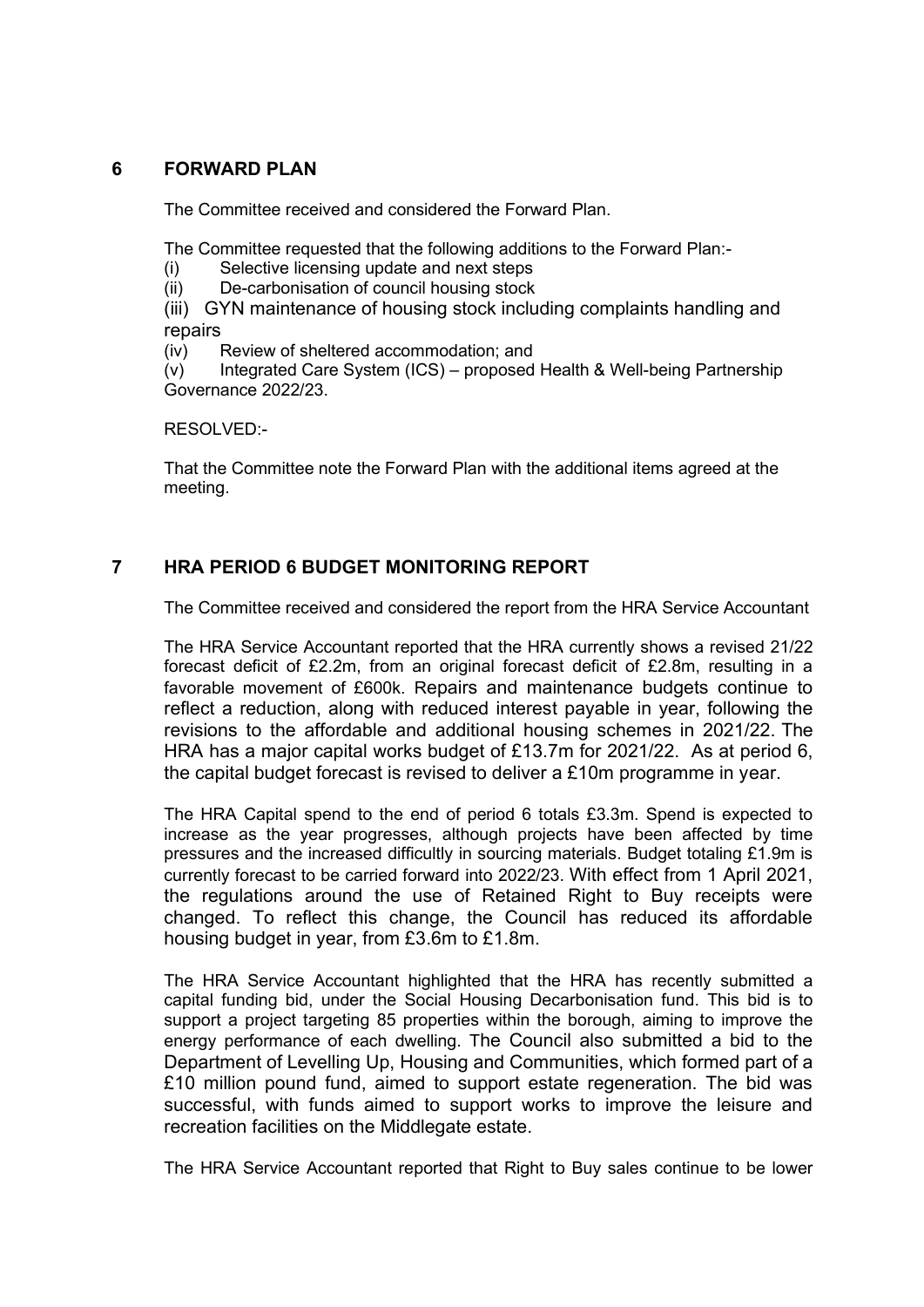than previous years, with 5 sale completions in quarter 1 and no sales in quarter 2. This will continue to be monitored going forward, as this will impact capital financing going forward.

Councillor A Wright reported that he had read that a local authority had purchased a heat seeking drone which was able to survey properties from the air as part of their de-carbonisation strategy and he asked whether the Council would consider such a purchase to seek out the worst insulated private sector homes in the borough. **The Director of Housing agreed to discuss this proposal with the Head of Property & Asset Management.**

RESOLVED:-

That the Committee consider and note the 2021/22/Housing Revenue & Capital Budget monitoring position as at the end of period 6.

# **8 COUNCIL HOUSING COMPLIANCE AND PERFORMANCE - SIX MONTHLY UPDATE**

The Committee received and considered the report from the Housing Director and the Resident Engagement Officer.

The Resident Engagement Officer gave an overview of the first six-monthly compliance and performance update in relation to the Council's housing stock and provided an update on regulatory compliance, resident engagement and customer satisfaction statistics regarding the Housing Service.

Councillor Candon reported that he was pleased that the backlog of completion of some Fire Risk Assessments was being actively addressed and monitored and would be removed by the end of 2021.

Councillor Wainwright referred the Committee to page 27 of the agenda report and asked for an assurance that the flatted stairwells would be maintained to a decent standard by the caretakers as part of the shared communal areas. **The Housing Director was in discussion with the Head of Property & Asset Management regarding the enclosure of stairwells and would provide an update at the next meeting.**

Councillor Wells asked for clarification regarding the statistics given at 5.2 on page 30 of the agenda report. Over the first two quarters 2021/22, a total of 124 surveys had been returned, the satisfaction figures reflected the percentage of tenants who rated the service good or very good. A response rate of 124 surveys had been received out of a total of how many had been sent out would give Members a much clearer picture. **The Resident Engagement Officer agreed to forward the actual response rate figures to the Committee.** The Housing Director confirmed the the response rate would be provided to the Committee in all future reports.

RESOLVED:-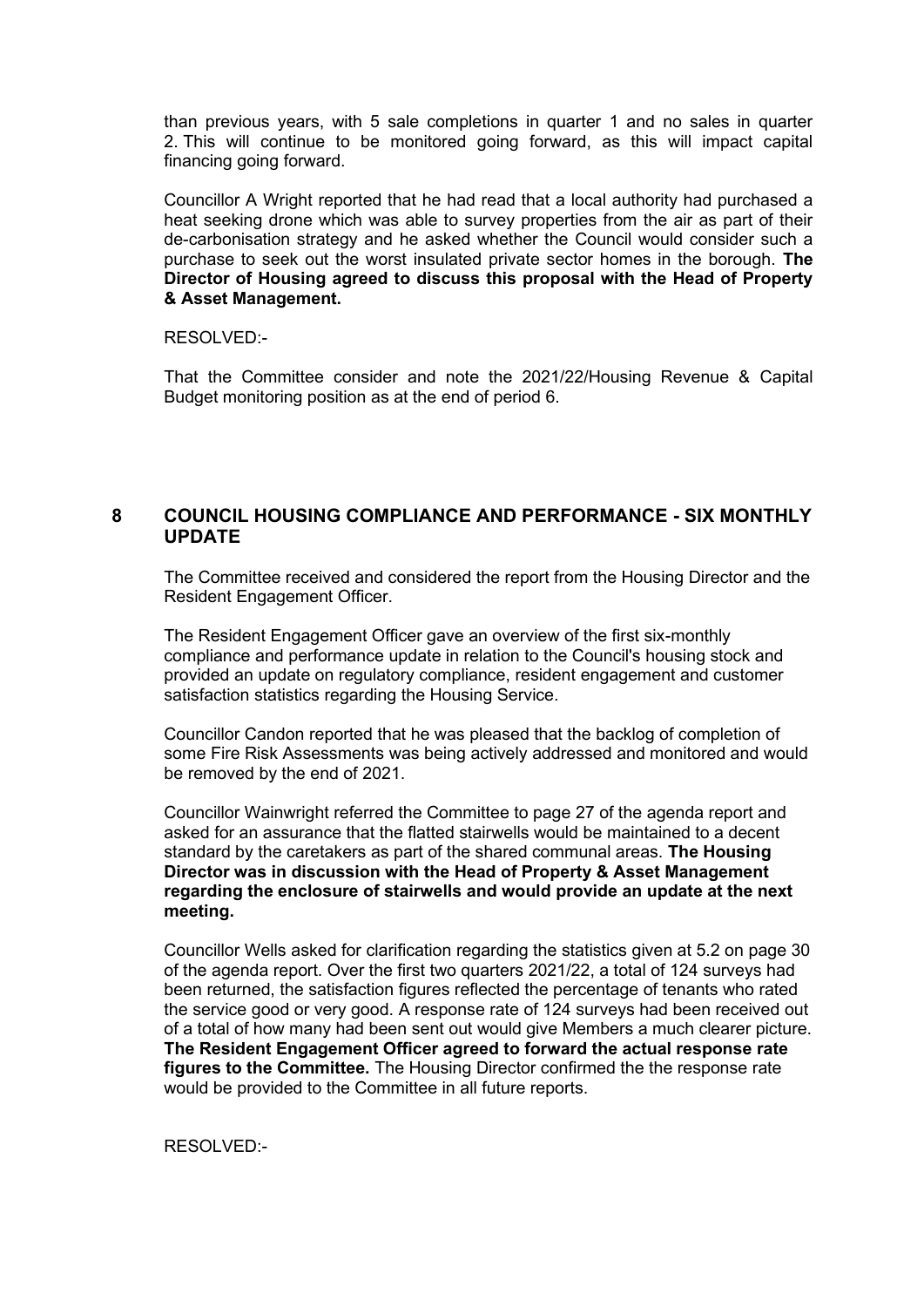That the Committee note the report.

# **9 RESIDENT ENGAGEMENT STRATEGY**

The Committee received and considered the report from the Resident Engagement Officer.

The Resident Engagement Officer gave an overview of the development of the resident Engagement Strategy and sought endorsement of the strategy to support and expand how the Council engaged and involved tenants across the Housing Service.

Councillor Candon asked for clarification as to how the Community Representatives were selected and asked that all Members be informed of the Community Representatives in their ward so that they engage with them and work alongside them for the betterment of the ward. The Housing Director assured Members that the Community Representatives were not in place to replace the role of a ward Councillor in any shape or form.

Councillor Wainwright agreed that he shared the same concerns of Councillor Candon. The role of a Community Representative was to be applauded but it must not be to the detriment of a ward Councillor. He asked how the Community Representatives had been selected and appointed and asked for details of the budget set aside to support these roles. The Housing Director reported that tenants were offered a range of initiatives to get involved as it was imperative that the Housing Service understood what was happening on our estates at grass root level.

Councillor Williamson reported that he was aware what was happening on the estates in his ward but that when he tried to contact Graham Hollingdale at Norse to discuss issues that he could never get through to him on the phone. The workload was too big and diverse for MESH, Make it Happen or Community to tackle in their present formats and the Tenants Forum had been disbanded but had been disillusioned that they had not been listened too. However, the Housing Department had committed Members willing to assist them in tackling issues on their estates which he felt was being overlooked or dismissed.

All Members were of the opinion that they needed a broader understanding of how tenant participation worked in the housing sector.

Councillor Williamson referred to the Action Plan detailed in Appendix B and asked whether the data was qualitative or quantitative when demonstrating success as there were no outcomes listed and suggested that a report should be drafted to members from the information contained in this Action Plan. The Resident Engagement Officer informed the Committee that there was a list of over 300 tenant volunteers who were willing to undertake engagement via a number of different formats from receiving a newsletter to taking part in a focus group. The Director of Housing reported that she understood Members concerns regarding the Action Plan and assured them that it would be populated with outcomes and benchmarks going forwards.

Councillor Wells suggested that a name change from Community Representative to Community Champion might be advisable. Councillor Wainwright asked for sight of the handbook which had been developed for Community Representatives as he was unaware that such a document existed. **The Housing Director agreed to provide all**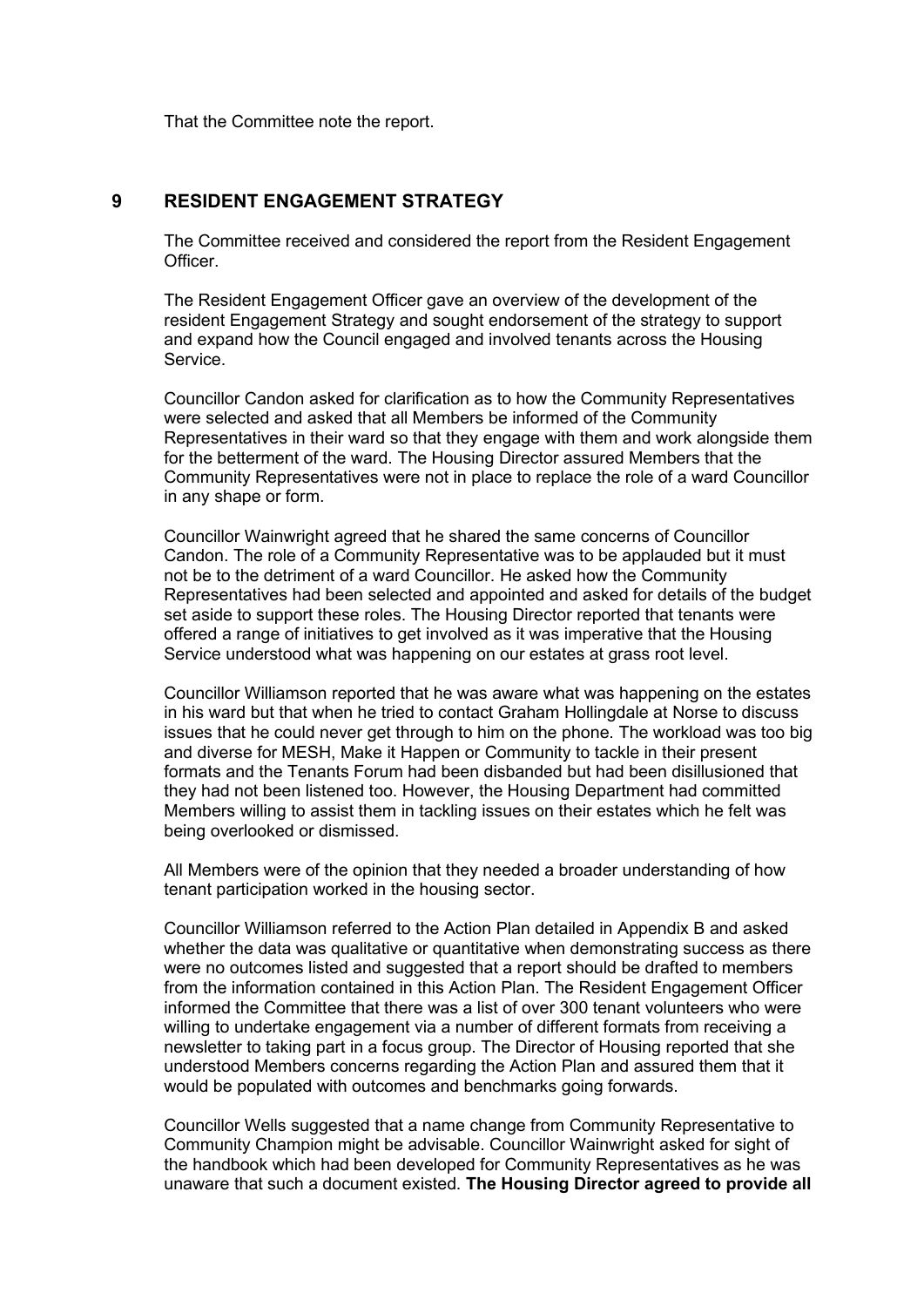#### **members with a copy of the Handbook.**

Councillor Flaxman-Taylor asked if there was any other initiatives pending apart from a Tenant Survey and that from a Member perspective, this report was very disappointing as there was a lot of work being undertaken in the background, by stealth it felt like, than Members were aware of. She further asked what the response time was for resolving issues raised by Community Representatives as for Members, this usually took a very long time, as officers did not get back to members promptly to discuss issues when contacted. **The Housing Director asked Members to flag any outstanding issues to her and she would follow them up as a matter of urgency.**

The Housing Director once again assured Members that their role was key and was not being replaced or diluted by Community Representatives and that resident engagement was a learning process.

Councillor Martin reported that she welcomed the strategy but agreed that it required some refinement but it was imperative to build trust with tenants to ensure they received the best Housing Service the Council could offer. She asked for confirmation as to what an e-zene was and that she was unaware of the dedicated resident engagement email address and what purpose it served. The Resident Engagement Officer reported than an e-zene was a monthly email giving new opportunities, and complemented the Tenants News & Views and he would add all Members to the distribution list.

**The Housing Director reported that she had taken on board all of the Members comments and she would arrange a Briefing Session for Members and provide regular feedback on a 6 monthly basis.**

RESOLVED:-

That the Committee adopt the Resident Engagement Strategy.

# **10 ANY OTHER BUSINESS**

The Chairman reported that there was no other business being of sufficient urgency to warrant consideration at the meeting.

# **11 EXCLUSION OF PUBLIC** 11

RESOLVED:-

That under Section 100(A)(4) of the Local Government Act 1972, the public be excluded from the meeting for the following item of business on the grounds that it involved the likely disclosure of exempt information as defined in paragraph 3 of Part I of Schedule 12(A) of the said Act.